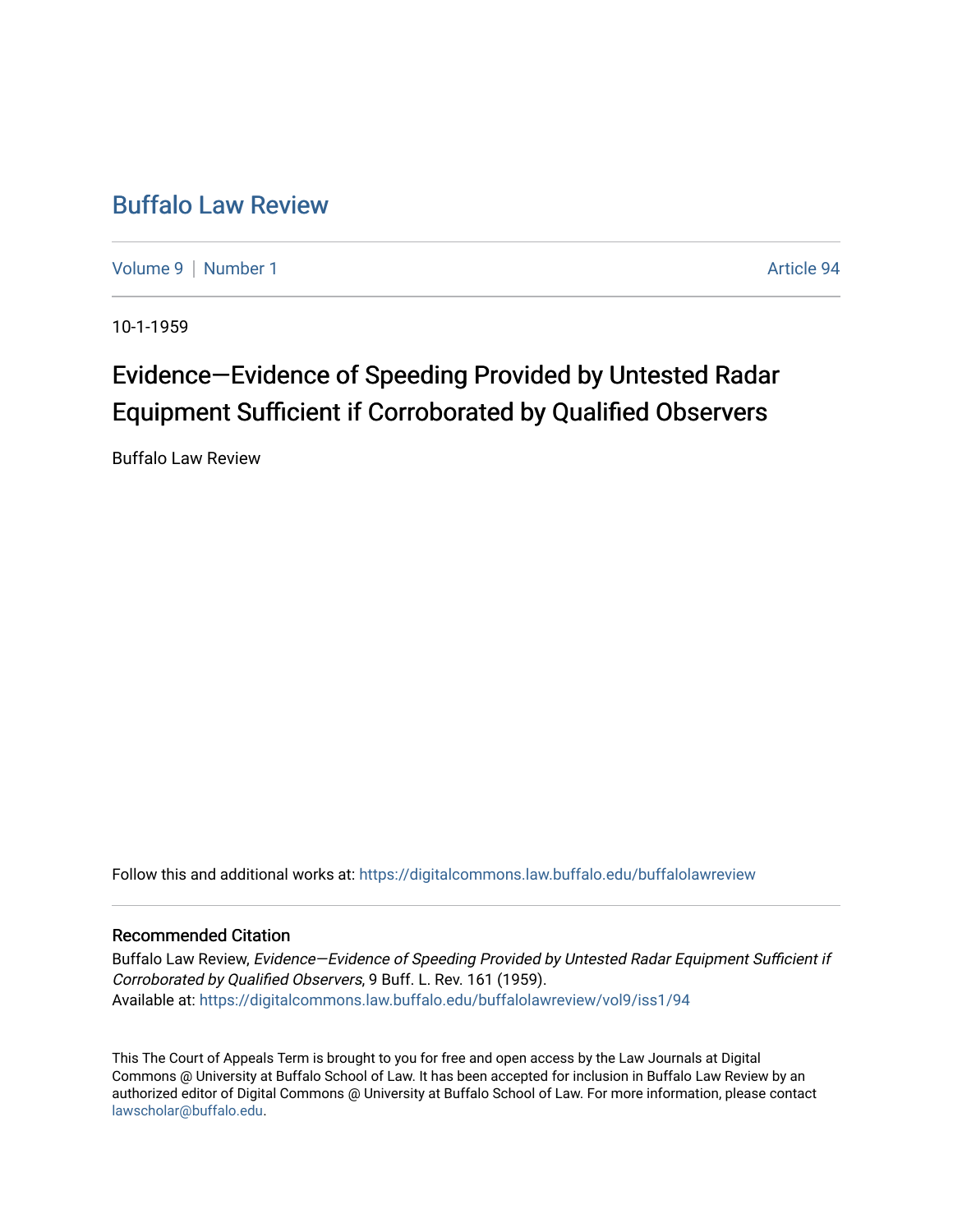section of the Vehicle and Traffic Law appears to be eased by the instant decision. The officers may now charge defendant directly on information, relying upon facts within their knowledge to show "operation" circumstantially, without having to procure another affiant to support a charge upon information and belief.

EVIDENCE **OF SPEEDING** PROVIDED BY **UNTESTED RADAR** EQUIPMENT SUFFICIENT **IF** CORROBORATED **BY QUALIFIED** OBSERVERS

Defendant's conviction in the City Court of Buffalo for speeding was based on a radar meter reading, supported by the observations of two policemen. One officer, looking through the rear view mirror of the radar car, observed defendant's car for about 150 feet as it approached the field of the radar beam. The other officer was stationed about one-tenth of a mile further down the street. He watched defendant's vehicle as it passed the radar car and approached him head on, until it stopped just short of his position.

The grounds of defendant's appeal were that (1) the evidence of the radar meter reading was insufficient because there was no evidence to show that the speedometer, against which the radar set had been tested, was itself accurate and (2) the testimony of the policemen was insufficient because neither of them had an adequate opportunity to observe the speed of the defendant's car. On appeal the Supreme Court, Erie County, rejected both the policemen's testimony and the radar reading as insufficient and reversed the conviction without specifying whether its decision was on the law or on the facts.

The Court of Appeals, considering the Supreme Court reversal as one on the law alone,<sup>83</sup> held that evidence of speeding provided by untested measuring devices was admissable but insufficient, without more, to sustain a conviction, and that testimony of qualified observers could supply the deficiency in proof. The testimony of the police officers was also held to be admissable and sufficient to raise a question of fact as to defendant's speed. The case was remitted to the appellate court for determination of that question.<sup>84</sup>

The Court declared this holding to be based squarely upon its recent decisions in a radar meter case, *People v. Magri*,<sup>85</sup> and two speedometer cases, *People v. Heyser<sup>86</sup>* and *People v. Marsellus.<sup>87</sup>* In all three cases convictions based on police officers' estimates of defendant's speed which corroborated the readings of untested devices were upheld. In *Magri<sup>88</sup>* one officer located at the radar car and another about 800 to 1000 feet further down the road observed defendant as he approached the radar car, passed through the radar beam and continued down the road to the second officer's position. In

**<sup>83.</sup>** N.Y. **CODE CPn,1. PRoC.** § 543-a(4). **84.** People **v.** Dusing, **5 N.Y.2d 126, 181 N.Y.S.2d** 493 **(1959).**

**<sup>85.</sup>** 3 **N.Y.2d 562, 170 N.Y.S.2d 335 (1958). 86. 2 N.Y.2d 390, 161 N.Y.S.2d 36 (1957). 87. 2 N.Y.2d** 653, **163 N.Y.S.2d 1 (1957). 88.** People v. Magri, *supra* note **85.**